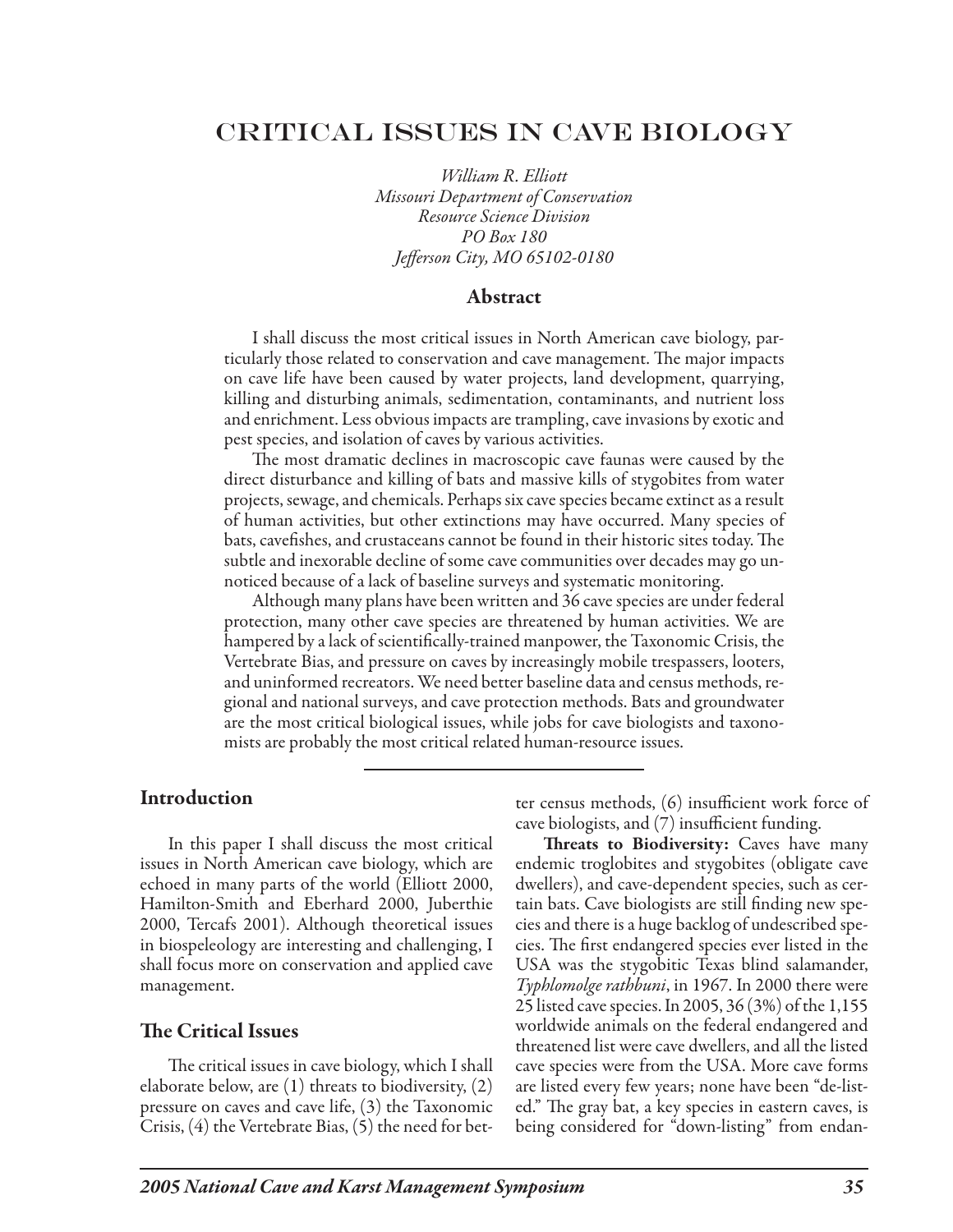gered to threatened because of success in restoring some of its cave roosts, but a lack of good census data delays the down-listing. New listings tend to occur with rare, endemic forms endangered by urbanization. However, the latest listing, Tumbling Creek cavesnail, in 2001, is a species that is nearly extinct, probably because of sedimentation from a neigboring farm (Elliott *et al*., 2005). Perhaps six cave species became extinct as a result of human activities, but other extinctions may have occurred (Table 1).

Pressure on caves and cave life: The major cave impacts were reviewed by Elliott (2000):

(1) hydrological threats, (2) land development, (3) killing, over-collecting, and disturbing bats and other species, (4) sedimentation and contaminants, and (5) nutrient loss and enrichment. Less obvious are impacts caused by (1) exotic and pest species, (2) trampling, (3) isolation of caves by quarrying, mining, and land development.

The Taxonomic Crisis. If we do not know our biodiversity, we cannot conserve its components well. There are not enough taxonomists to describe new-found species to keep ahead of habitat destruction. Many think of this taxonomic crisis as happening only in the tropics, but it is affecting our temperate-zone caves and other habitats.

Wheeler, Raven, and Wilson (2004), three famous names in biology, published an important editorial on "Taxonomy: Impediment or Expedient?," from which I quote:

Society has a growing need for credible taxonomic information in order to allow

us to conserve, manage, understand, and enjoy the natural world. At the same time, support for taxonomy and collections is failing to keep pace. Funds nominally allocated to taxonomy go largely to reconstruct molecular phylogenies, while thousands of species are threatened by imminent extinction. Ecologists working in the tropics have felt this lack of taxonomic knowledge as an impediment that inhibits their ability to analyze community-level phenomena. It is time to evaluate the sources of this impediment and address them. Taxonomy must facilitate, not obstruct, biodiversity studies and conservation.

Some funding is available for biodiversity and taxonomic studies, including the U.S. Fish and Wildlife Service and states for recovering listed species, State Wildlife Grants (federal funding), National Science Foundation grants for training taxonomists and bioinventory, The Nature Conservancy, the U.S. Department of Defense's Legacy Resource Management Program, and others. Since 2003 the Legacy Program has co-sponsored the publication of 18 new cave species described from two Army bases in Texas. Currently, taxonomy is being done less in academia and more by natural history museum taxonomists and free-lance taxonomists supported by small grants and contracts from public agencies and private foundations.

The National Science Foundation offers PEET grants (Partnerships for Enhancing Expertise in Taxonomy) to support competitively reviewed re-

| <b>Species</b>                                                                                | Last Year<br><b>Seen</b> | <b>Threats</b>                                | Range    |
|-----------------------------------------------------------------------------------------------|--------------------------|-----------------------------------------------|----------|
| Crustacea                                                                                     |                          |                                               |          |
| <i>Bactrurus</i> n.sp., amphipod                                                              | 1963                     | sealed spring, pesti- Indiana<br><u>cides</u> |          |
| <i>Stygobromus lucifugus</i> (= <i>subtilis</i> ?), Dubious Cave amphi- $ 1882\rangle$<br>pod |                          |                                               | Illinois |
| Orconectes sheltae, Shelta Cave crayfish                                                      | 1988                     | loss of nutrients                             | Alabama  |
| Insecta                                                                                       |                          |                                               |          |
| Pseudanophthalmus krameri, Kramer's cave beetle                                               | 1973                     |                                               | Ohio     |
| Amphibia                                                                                      |                          |                                               |          |
| Eurycea robusta, Blanco blind salamander                                                      | 1948                     | hydrologic changes?                           | Texas    |
| Eurycea troglodytes, Valdina Farms Sinkhole salamander                                        | 1985                     | <u>lrecharge dam</u>                          | Texas    |

*Table 1. Possibly extinct troglobites in the USA.*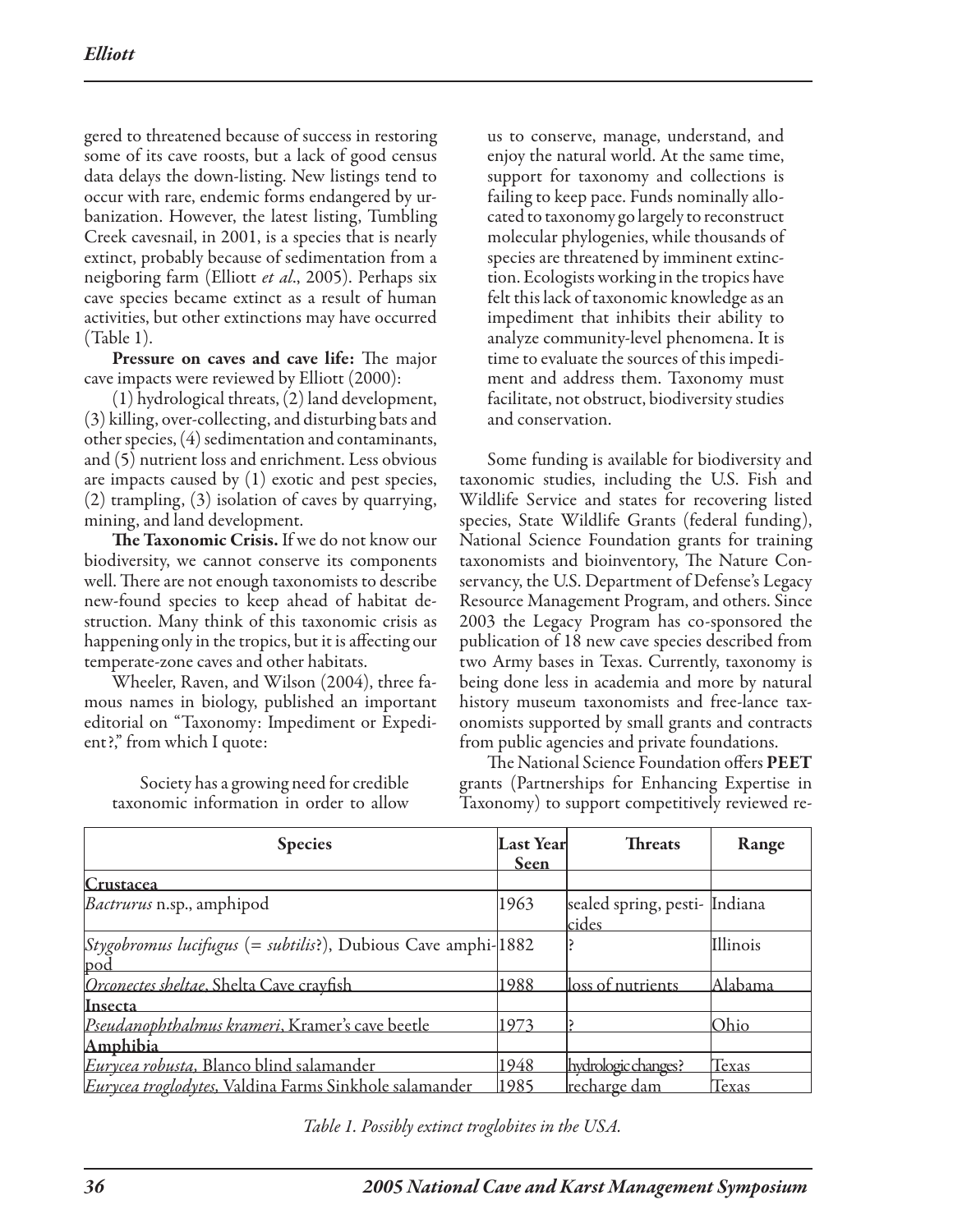search projects that target groups of poorly known organisms. This effort is designed to encourage the training of new taxonomists and to translate current expertise into electronic databases and other formats with broad accessibility to the scientific community. For example, some funding has been used for taxonomic work on millipedes (Milli-PEET project) and amphipods. In the USA, four new professional systematists (taxonomists) are working on these groups, but only about half of the graduate students who entered these programs are still working taxonomists; the others shifted fields to more lucrative positions.

National Science Foundation's grant program, Biodiversity and Inventory, is not sufficiently funded for the number of qualified applicants. An important proposal for cave biology work in eight Appalachian states, involving a group of cave biologists and invertebrate taxonomists, was rejected twice, despite favor from state Natural Heritage programs ( John Holsinger, pers comm).

Many invertebrate taxa have few or no taxonomists, and American cave biologists increasingly seek collaboration with scattered experts worldwide. Examples of taxa with few taxonomists are:

Platyhelminthes (flatworms), primitive insects (springtails, diplurans), Orthoptera (crickets), Chilopoda (centipedes), Diplopoda (millipedes), Arachnida (spiders, mites, scorpions, pseudoscorpions, and the like), and many crustacean groups.

The Vertebrate bias: The Taxonomic Crisis is supported in part by the Vertebrate Bias. Federal and state agencies have spent more on studying and protecting vertebrates, like bats and cavefishes, than on invertebrates. Thirty years ago the U.S. Fish and Wildlife Service was reluctant to list cave invertebrates. Now cave and spring species are among the most prominent invertebrates on the list because of their high endemism and vulnerability (Figure 1).

The Vertebrate Bias is obvious to biologists like me, who were trained in entomology, arachnology, invertebrates, and vertebrates. This bias is the unfortunate tendency by some to show more interest in the conservation of vertebrates, especially mammals and birds, than of invertebrates. The basis for the Vertebrate Bias bias is partly educational, partly aesthetic, and sometimes is based on the false assumption that ecological importance is related to body size or relatedness to humans. Probably 99% of animal species, and thus much of the web of life,



*Figure 1. Comparison of endangered species listings of cave vertebrates and invertebrates.*

are invertebrates, but we too often concentrate our conservation efforts on vertebrates. Native plants get even less respect.

The Vertebrate Bias appears to be declining in the listing process for endangered species, but the funding of wildlife preserves is still vertebrate-oriented (Elliott 2000, Figure 1). Nine cave-adapted vertebrates (not including bats) have been listed since 1967, none since 1997. Cave invertebrates were listed starting in 1982, and continue to be listed until now we have 27. This increase is despite a recent trend to toughen listing requirements and require more scientific documentation before listing, which indicates a real environmental crisis developing.

In the late 1970s many government biologists were old-school "wildlifers" with a strong vertebrate bias, in my opinion. I worked in California under a contract for the U.S. Army Corps of Engineers to rescue a tiny species of cave harvestman, *Banksula melones*, from extinction, thought to be imminent from quarrying and the newly constructed New Melones Reservoir (Elliott 1978, 2000). The Corps wanted to avoid a listing of this arachnid. A representative of the U.S. Fish and Wildlife Service was quoted in the press as saying that listing a "spider" was not worth the Endangered Species Act. (This statement was doubly ignorant because harvestmen are not spiders, but they are arachnids. His gaffe was as unschooled as calling a bat a rodent.) However, by 1988 six cave invertebrates were listed from the Austin, Texas, area, and soon nine more cave invertebrates were listed from the San Antonio, Texas, area. These listings were ini-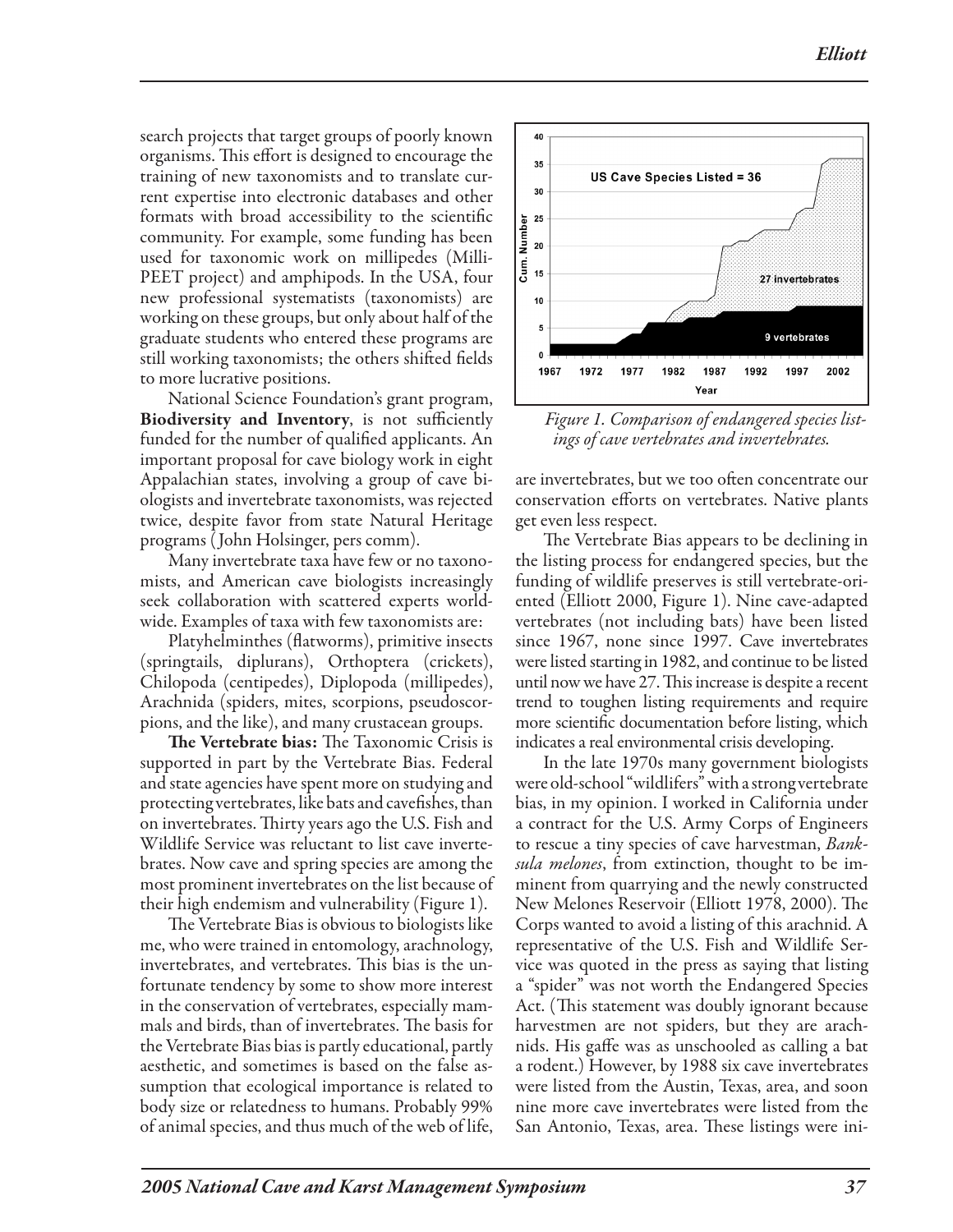tiated by concerned conservationists, cavers and speleologists, and they were not resisted by the U.S. Fish and Wildlife Service (Elliott 1978, 2000). In 2002 the Tumbling Creek cavesnail was listed from Missouri, and this time the process was initiated by a Fish and Wildlife Service scientist (McKenzie 2001).

The need for better census methods: Baseline cave biology surveys are needed to assess impacts on caves and their wildlife. We also need bioinventories led by professional cave biologists, bat surveys using improved census methods, cave life databases, heritage databases and state cave surveys that collaborate with qualified researchers, cavers and conservation planners. In this Symposium, see Elliott *et al*. for a paper on the "Missouri Department of Conservation Method" for counting bat emergences from caves, page 147, (also see Elliott 2005). We need new technology and reliable methods, with statistical estimates, to monitor population trends in cave species, especially bats, which may be keystone species in providing nutrients to cave communities. If we are having success in restoring and stabilizing gray bats, we need at least five years of good data before the U.S. Fish and Wildlife Service can make a case for down-listing them from endangered to threatened status (Paul McKenzie, pers comm). Censusing cavefishes and invertebrates is difficult because of limited access and low numbers; we wish for better technology to solve this problem, such as down-hole video cameras, small sensors and data loggers, and cheap, reliable photography.

Insufficient work force of cave biologists: Currently we have a fair number of young bat biologists in the marketplace, who are needed in universities, environmental consulting, wildlife agencies, nonprofit conservation groups, and other organizations. However, we have relatively few young cave biologists because of the few jobs. Academic cave biologists must do a variety of teaching and research tasks, and their jobs usually are not billed as "cave biologists." We still have many undescribed invertebrate cave species, but few young biologists are being trained in invertebrate taxonomy so they can identify or describe them. Federal and state land resource agencies hire bat biologists and cave specialists, but few full-time cave biology jobs have been created. However, such agencies need cave biologists for applied research and resource

management. In the last 20 years a small number of consulting cave biologists have gone into business, but it is difficult to make a living from sporadic projects. We need more federal and state emphasis on hiring cave biologists, not just cave specialists and bat biologists.

Insufficient funding: Low funding for cave biology is apparent in the problems outlined above. Funding is adequate for some projects, ironically at some military bases. About \$1 million has been spent over 12 years to find and research caves and cave fauna at two Army bases in Texas (George Veni, pers comm). I participated in this work (Elliott 2004). There is an ironic trend in the USA, that military bases are now some of the last bastions of endangered species, simply because they are often the only remaining large tracts of wild land in many regions. Despite the fact that they may be used for infantry training grounds, small arms fire, tank fire, artillery, and bombing ranges, somehow endangered species like the black-capped vireo and certain cave beetles survive there. Perhaps urbanization is more damaging to our natural heritage than soldiers. We know more about cave fauna on some Army posts than on many national forests, conservation areas, and private lands.

## Final Thoughts

We need regional and national biogeographic research, biodiversity analyses of caves, and rating of caves for multiple natural resources and threats against them. General cave biology and cave microbiology would be part of the whole mix. Wildlife agencies put more emphasis on biological resources, but they can work with other organizations to consider all cave resources. For example, the Missouri Cave Protection Working Group is using a spreadsheet method for rating caves for protection based on multiple resources.

Cave protection methods are increasingly sought by landowners and managers. In Missouri and other states, cave owners are increasingly asking for assistance to protect, restore, and gate caves (Elliott 2004b). A demographic change is occurring as baby-boomers retire and buy land; many of them are more conservation-minded than the previous generation.

Cave microbiology may or may not be a useful indicator of human impacts on a cave because